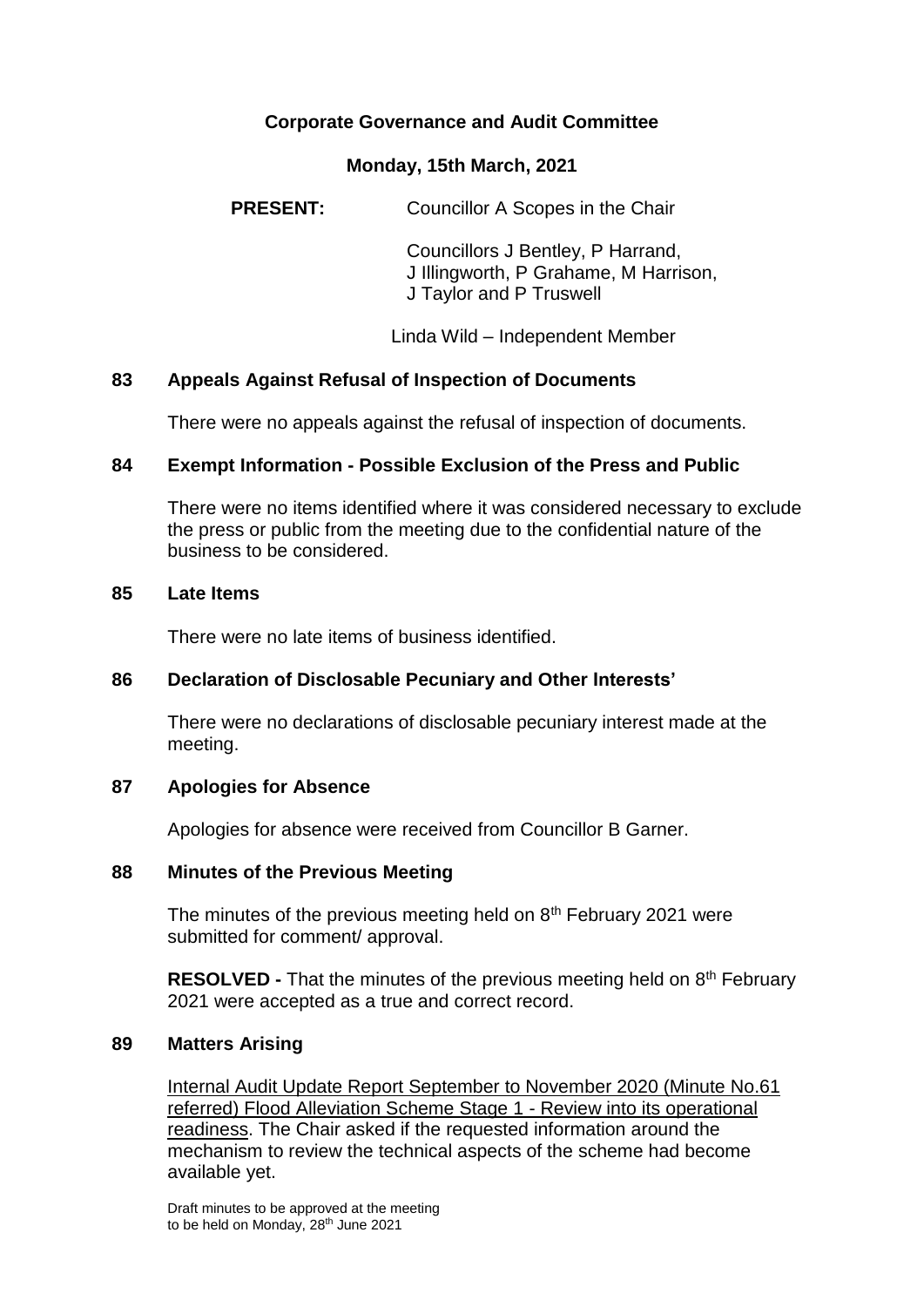The Head of Audit informed Members said the requested information would be circulated to Members once it became available.

Annual Assurance Report on Arrangements In Relation To Customer Contact and Satisfaction (Minute No.75 referred). The Chair asked if the requested information about the distribution of calls by wait time and the percentage of complaints that were upheld by the Ombudsman, were available yet

The Principal Audit Manager reported that the requested information would be circulated to Members once it became available.

Members asked that Chief Officer Customer Access & Welfare, be invited back to Committee in June should the requested information be not forthcoming in the interim

Governance Arrangements for Devolution (Minute No. 76)**.** The Principal Audit Manager reported that the feedback provided by this Committee at the last meeting had now been shared with partner authorities.

Annual Assurance Report on Planning Decision Making and Enforcement Arrangements (Minute No.35 referred). In providing an update, the Principal Audit Manager said following feedback from the Chair of this Committee, the draft protocol had been referred back to the Chief Planning Officer for further review.

The Principal Audit Manager undertook to ask the Chief Planning Officer to provide an update to committee.

In offering comment the Chair said the protocol had to be sufficiently robust to be effective.

# **90 Annual Information Governance Report, including the Annual Report of the Caldicott Guardian**

The Director of Resources and Housing and the Director of Adults and Health submitted a report which presented the Annual Information Governance Report which sought to provide assurance on the arrangements in place associated with Information Governance.

Commenting on Data Access Requests Members queried if consideration had been given to the use of automated software to assist with Freedom of Information Requests (FOI's)

The Data Protection Officer reported that the Service was undertaking a review of the (FOI) process with a view to making the process more effective/ efficient.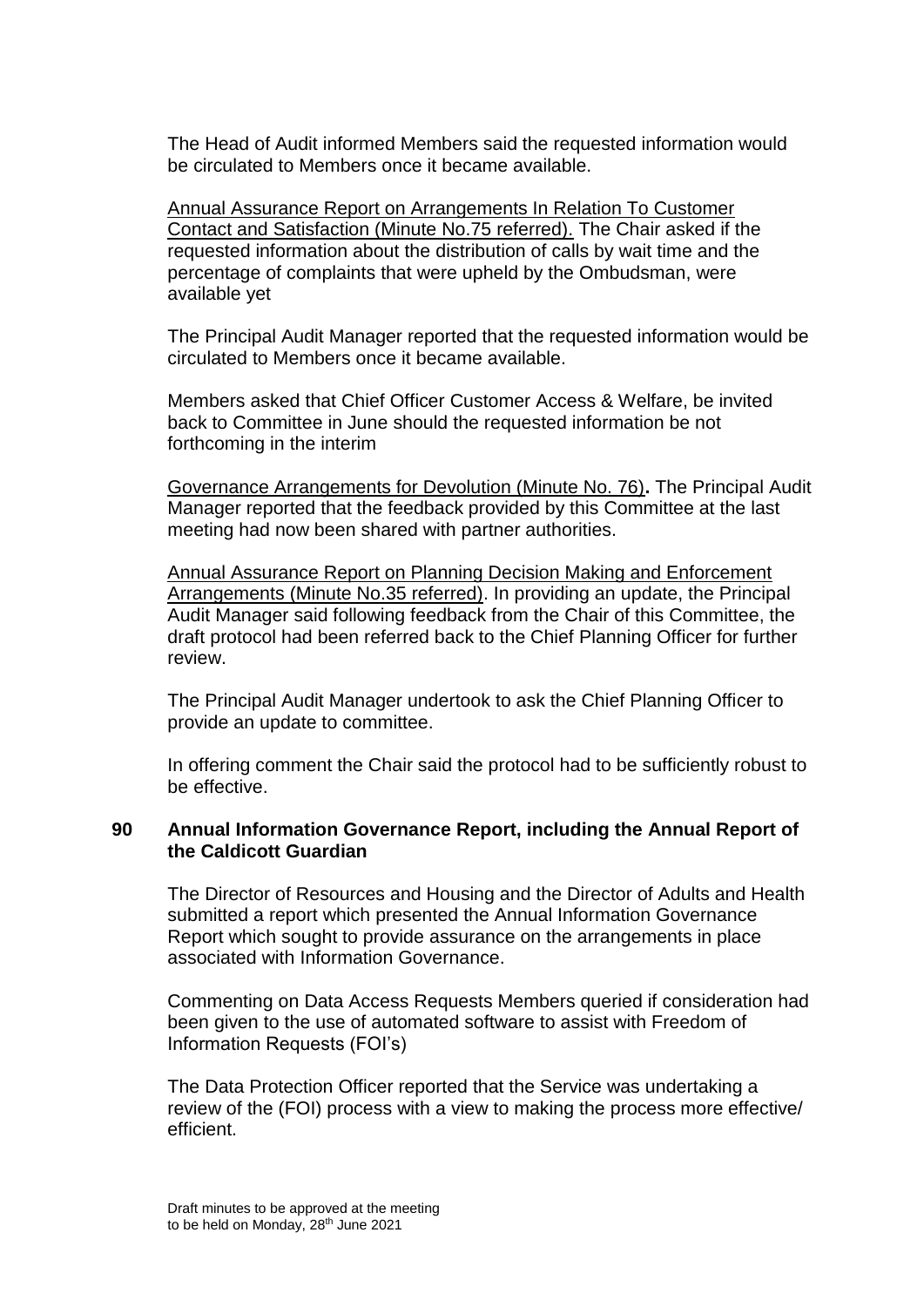Members were informed that sweeps across the LCC network with a single search engine were not technically possible yet.

Members were of the view that an efficient search engine would make a huge difference to productivity and a uniform process across the Council was important.

Members asked if there was a timeframe for "getting to where you want to be in terms of FOI request" and was there any type of financial penalty for delays in responding to FOI requests.

In responding the Data Protection Officer said the timescale for implementing the actions was six months, but some actions may be completed sooner. In respect of any financial penalties associated with FOI requests, it was reported that fines were not usually imposed if the statutory deadline were not met, and that the ICO had indicated that action would not be taken in respect of breach of timescales during the period of the pandemic

Referring to PSN Certification, Members queried if the project remained on track.

The Data Protection Officer reported that the 2020 PSN submission was deferred with Cabinet Office due to COVID-19 pressures. An action plan, documenting all the outstanding work to be completed and a firm submission date of July 2021, was submitted to the Cabinet Office on 31st December 2020. This action plan was signed off by the Chief Digital and Information Officer. The project remains on track for completion July 2021.

The Chair acknowledged and thanked Officers for the benchmarking exercise included within the report as part of the Caldicott Guardian monitoring process.

The Data Protection Officer thanked the Committee for requesting this benchmarking exercise which had provided valuable insight for the service.

## **RESOLVED –**

- (i) That the contents of the report be noted
- (ii) To accept the assurances provided by the Data Protection Officer as to the Council's approach to information management and governance

## **91 Annual Treasury Management Governance Report**

The Chief Officer Financial Services submitted a report which presented the Annual Treasury Management Governance Report which outlined the governance framework for the management of the Council's Treasury Management function.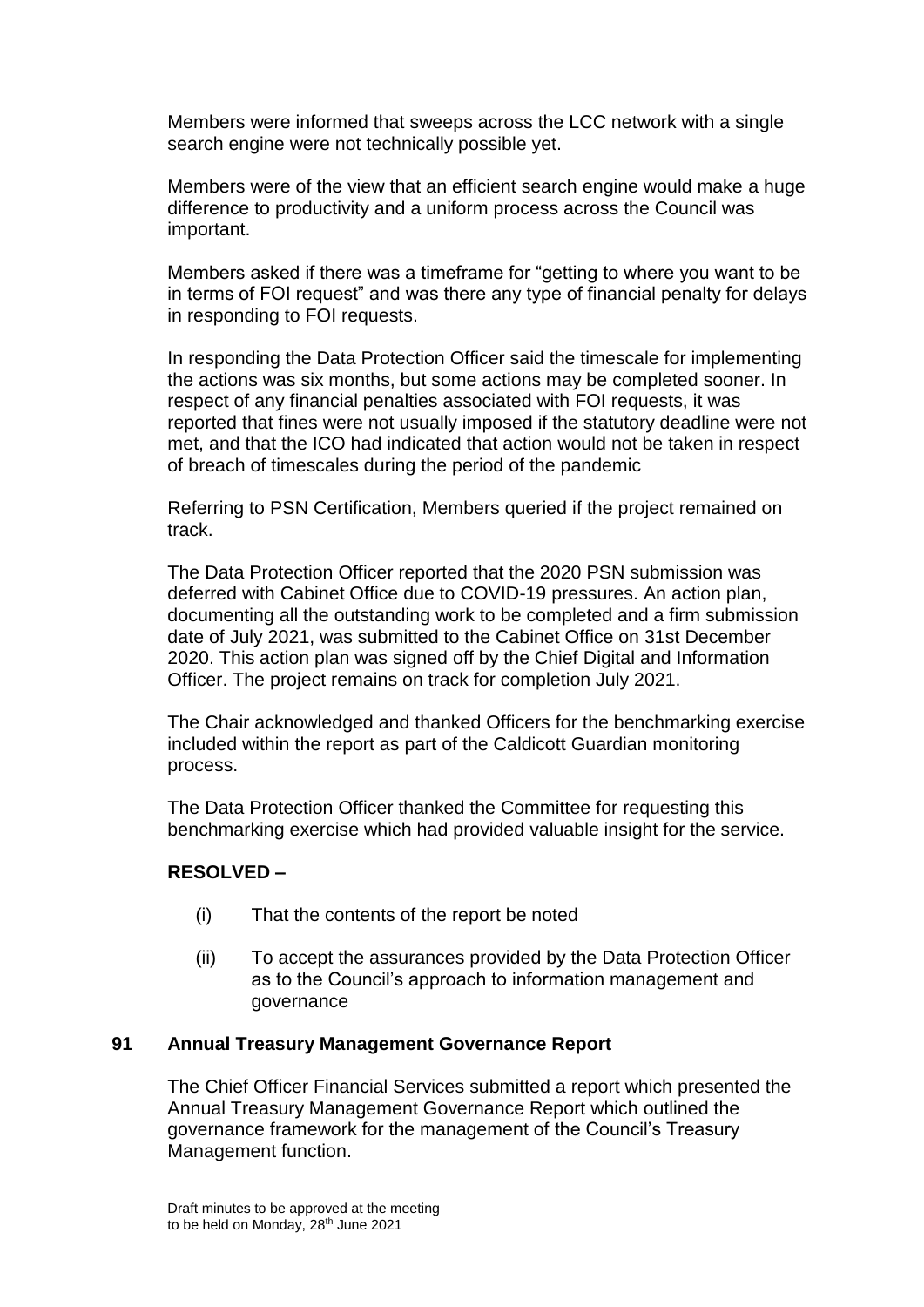Addressing the report the Chief Officer Financial Services officer explained that the Annual Report provided assurance to Members that the Treasury Management (TM) function was operating within its governance framework and fully complied with the current CIPFA Code of Practice, the Prudential Code and the revised guidance notes for practitioners issued in 2017.

Members were informed that since the last update all borrowings and investments undertaken had been in accordance with the approved governance framework. Treasury Management continued to operate within the governance framework and also used additional market intelligence and information gathered from a variety of sources which were integral to protecting the authority from undue risk in the financial and money markets.

Members noted that Internal Audit had provided substantial assurance on the control environment and compliance in their 2019/20 audit report.

One Member reported that in a few weeks-time the combined authority would take over the management of the Police Budget, so would LCC Finance be responsible for monitoring the treasury management affairs of the Police Authority.

Members were informed that the Treasury Management Team were in discussion with WYCA to understand the implications and requirements of the Treasury Management Function going forward once the Police and Crime Commission combines with WYCA. At the moment current arrangements would continue.

Referring to Paragraph 3.9 of the submitted report, Members asked if there was any further information in respect of the LOBO loans with Barclays Bank and the decision of the High Court to have the claim by Leeds City Council together with 7 other local authorities struck out

Head of Service, Resources & Housing, reported that the Council along with the seven other Councils who made the claim were considering the position both internally and with the Councils solicitors to determine their options in light of the judgement. The Chair would be advised of the outcome of these deliberations in due course.

# **RESOLVED –**

- (i) To note that Treasury Management continues to adhere to its governance framework including the CIPFA Code of Practice, the Prudential Codes 2017 and revised CIPFA guidance notes issued in 2018.
- (ii) To accept the assurances provided by the Chief Officer Financial Services that all borrowing and investments undertaken had been compliant with the governance framework.

## **92 Annual Assurance Report on the Financial Management and Control Arrangements and Compliance with the Chief Finance Officer Protocol**

Draft minutes to be approved at the meeting to be held on Monday, 28<sup>th</sup> June 2021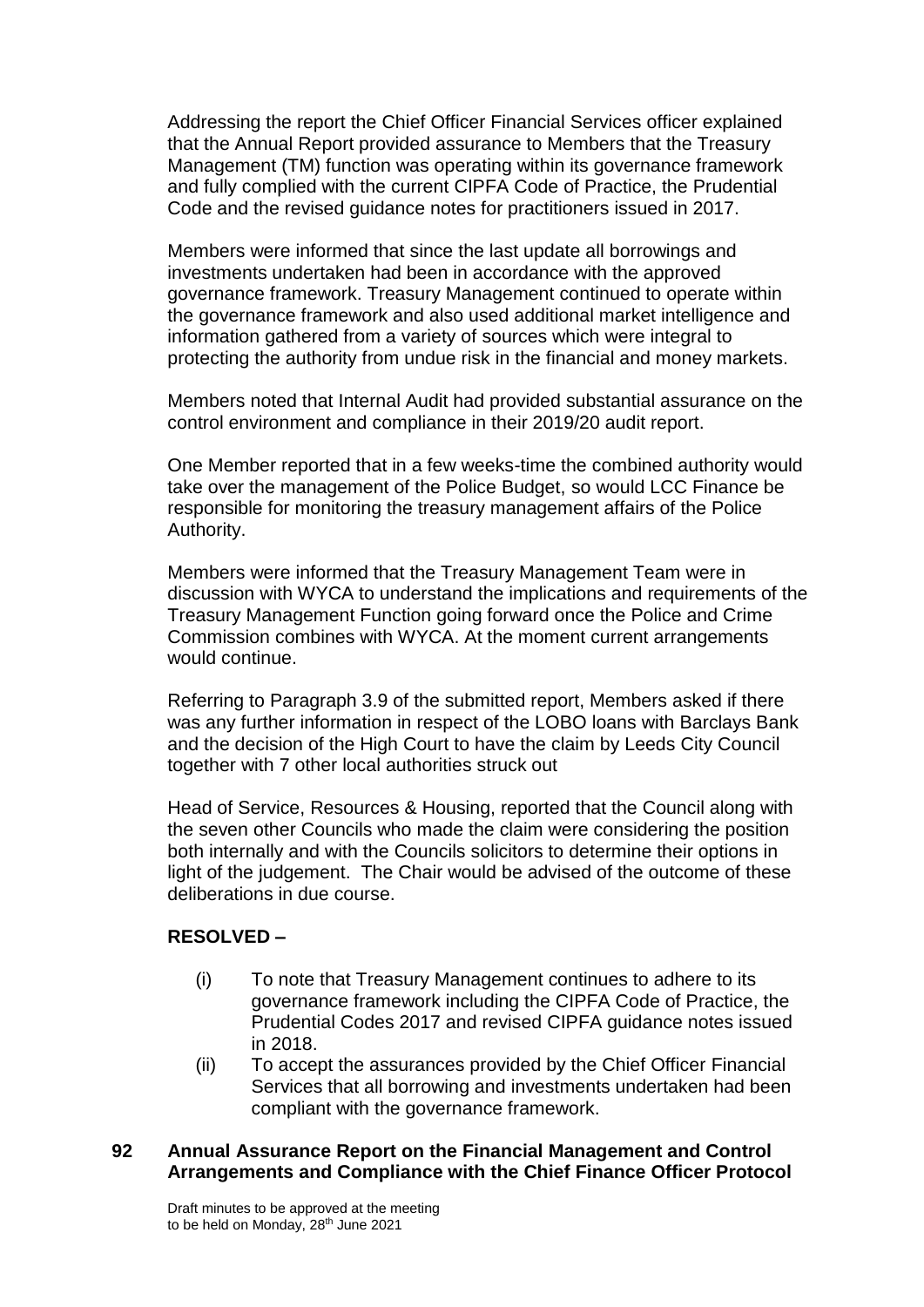The Chief Officer Financial Services submitted a report which sought to provide assurance that the Council had in place effective and robust arrangements for financial planning, financial control and other financial management activities which were fit for purpose, up to date and embedded across the organisation.

The report also sets out the current arrangements for complying with the requirements of the Chief Finance Officer's protocol that were set out in Section 5k of Council's constitution.

Members referred to the role of the Chief Officer Financial Services, paragraph 3.1.6 of the submitted report and queried if the communication/ meetings as referred to were undertaken on a regular basis.

The Chief Officer Financial Services confirmed that communication/ meetings with Members and senior officers was carried out on a regular basis and that no issues had been discussed which needed to be brought to the attention of the committee.

Members sought further details about the Fair Funding Formula, paragraph 3.6.3 of the submitted report and queried if any information had been received which suggested how the formula may impact on the authority.

The Deputy Chief Officer Financial Services said the introduction of the Fair Funding Formula had been delayed due to the Coronavirus Pandemic, no further information had been received within the last 18 months. Members were informed that should any further information be received it would be factored into the Medium Term Financial Strategy.

It was suggested by Members that it may be prudent to factor in potential risk.

In responding the Chief Officer Financial Services said that forecasting for a number of matters where there was a level of certainty in relation to impact on the authority's financial position such as business rates reductions and areas of employment and the economy were already undertaken. Other matters would be built in to the strategy as they come forward.

The Council's external auditors were invited to comment, and noted that these matters had been a key part of the value for money review. It was confirmed that the Council was not out of step with similar authorities in its approach. It was noted that the new audit approach would require more detail in relation to the Council's financial assumptions and estimates in future years. Further details would be given at the June meeting.

**RESOLVED –** To accept the assurances of the Chief Officer (Financial Services) that the appropriate systems and procedures are in place to ensure that there is sound financial management and control across the Authority, in accordance with the arrangements set out in the Chief Finance Officer protocol, as set out in Section 5k of the Council's constitution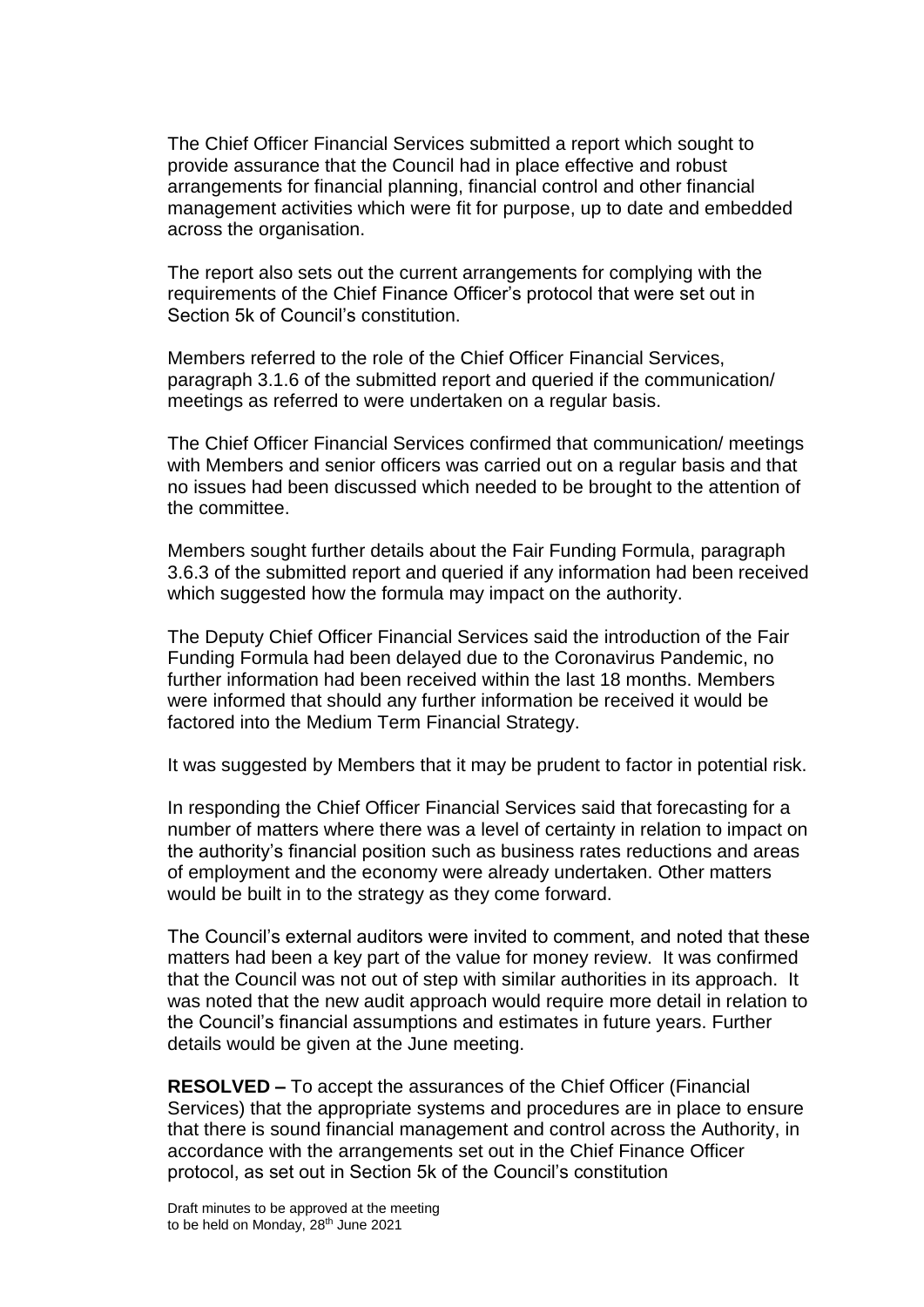#### **93 Internal Audit Update Report December 2020 to January 2021**

The Chief Officer Financial Services submitted a report which provided a summary of the Internal Audit activity for the period December to January 2021 and to highlight incidence of any significant control failings or weaknesses.

The Head of Audit explained that 12 audit reviews were finalised, no issues were identified that would necessitate direct intervention by this Committee, however, two audits had resulted in a limited or no assurance opinion:

Housing Leeds – Lettings Primary School Follow Up 2

Referring to the Housing Leeds - Lettings process, paragraphs 3.7 and 3.8 of the submitted report and the identification of control weaknesses, Members asked if management were able to access the system to obtain relevant performance information during the period in which reports were unavailable through the system. Members also asked if a lessons learned exercise had been carried out following the implementation of the new system.

The Head of Audit advised that further information would be shared with the Committee, and Members asked if the issue could be drawn to the attention of the Chair, Scrutiny Board, Environment, Housing and Communities.

The Head of Audit confirmed the requested information would be referred to the appropriate Scrutiny Chair.

Members referred to the Fire Safety Management of Council Tenanted Properties, paragraph 3.12 of the submitted report noting that the recommendations had not been completed.

Members requested if they could be provided with for a copy of the outstanding recommendations

The Head of Audit confirmed that the requested information would be circulated to Members.

The Independent Member queried whether information was reported to the Committee in respect of Internal Audit performance on the completion of audits within timescale and budget, and progress against the Audit Plan.

The Head of Audit advised that a review of performance monitoring information is currently ongoing within the section.

The Chair also confirmed that the Committee receives regular information on the work completed by Internal Audit.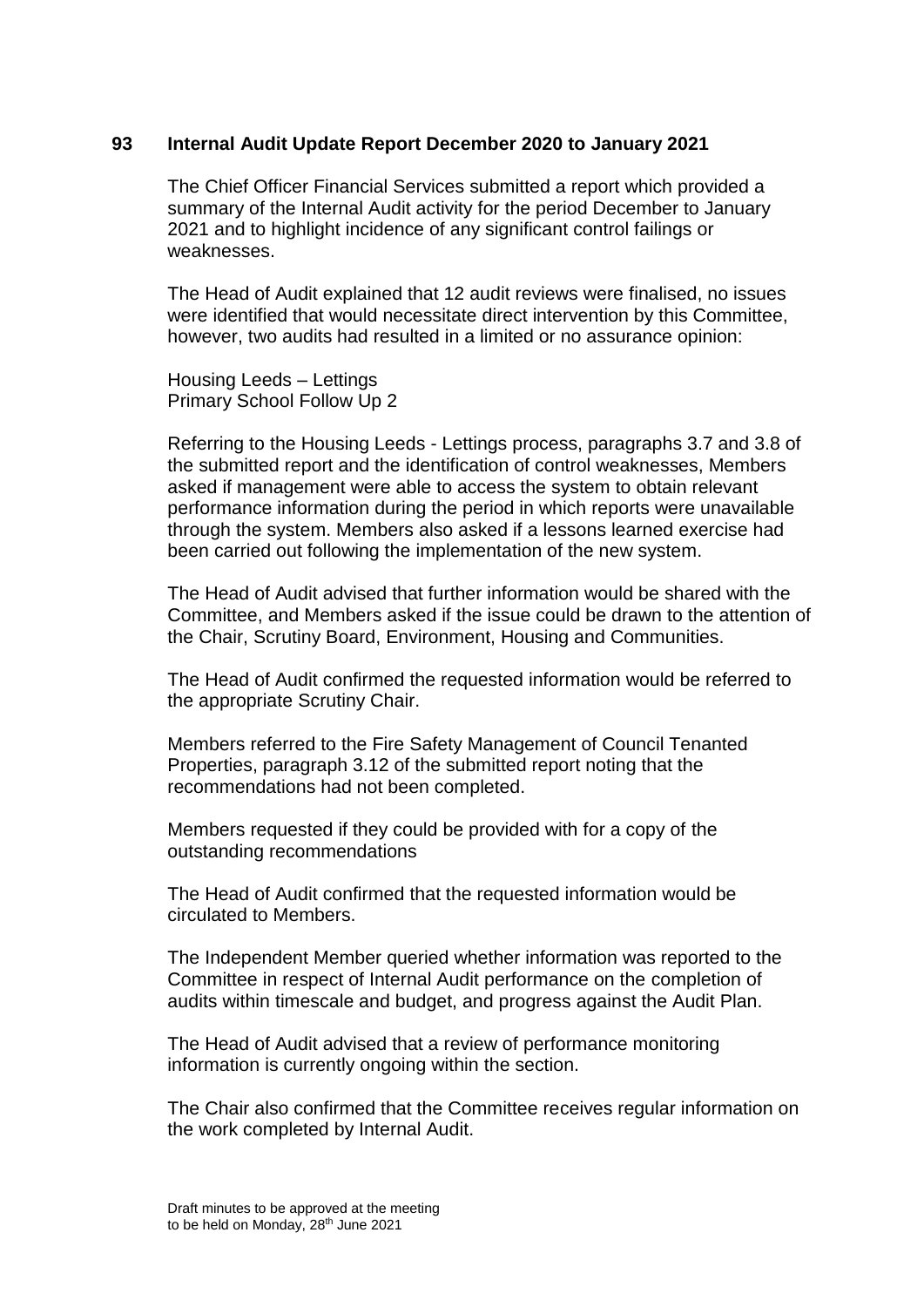One Member raised the issue of "unintended consequences" and asked how would a policy, which was not working well be identified and how would it be corrected.

The Chair suggested that planned policies were required to comply with specific rules, there was also a role for Scrutiny Boards to investigate such issues.

The Head of Audit said some horizon scanning was undertaken and other local authorities were active in sharing potential problems.

# **RESOLVED –**

- (i) To receive the Internal Audit Update Report covering the period from December to January 2021 noting the work undertaken by Internal Audit during the period covered by the report;
- (ii) To note that there had been no limitations in scope and nothing had arisen to compromise the independence of Internal Audit during the reporting period.

## **94 Internal Audit Plan 2021-22**

The Chief Officer Financial Services submitted a report presented the proposed Internal Audit Plan for 2021-22 for review and approval.

The report also included a summary of the basis for the plan which had been developed in consultation with senior management.

Addressing the report the Head of Audit explained that the Corporate Governance and Audit Committee had responsibility for reviewing the adequacy of the Council's corporate Governance arrangements.

Members were informed that the Public Sector Internal Audit Standards (PSIAS) required the Head of Internal Audit to deliver an annual internal audit opinion and report that can be used by the Council to inform its governance statement. The standards also refer to the need for a risk-based plan to take into account the requirement to produce an annual internal audit opinion which includes input from management and the Corporate Governance and Audit Committee. Standard 2020 requires that internal audit plans are communicated to senior management and the Committee for review and approval.

It was reported that the Terms of Reference for the Corporate Governance and Audit Committee include the consideration of the Council's arrangements relating to internal audit requirements and specifically, reviewing and approving the risk-based plan and any additional significant work.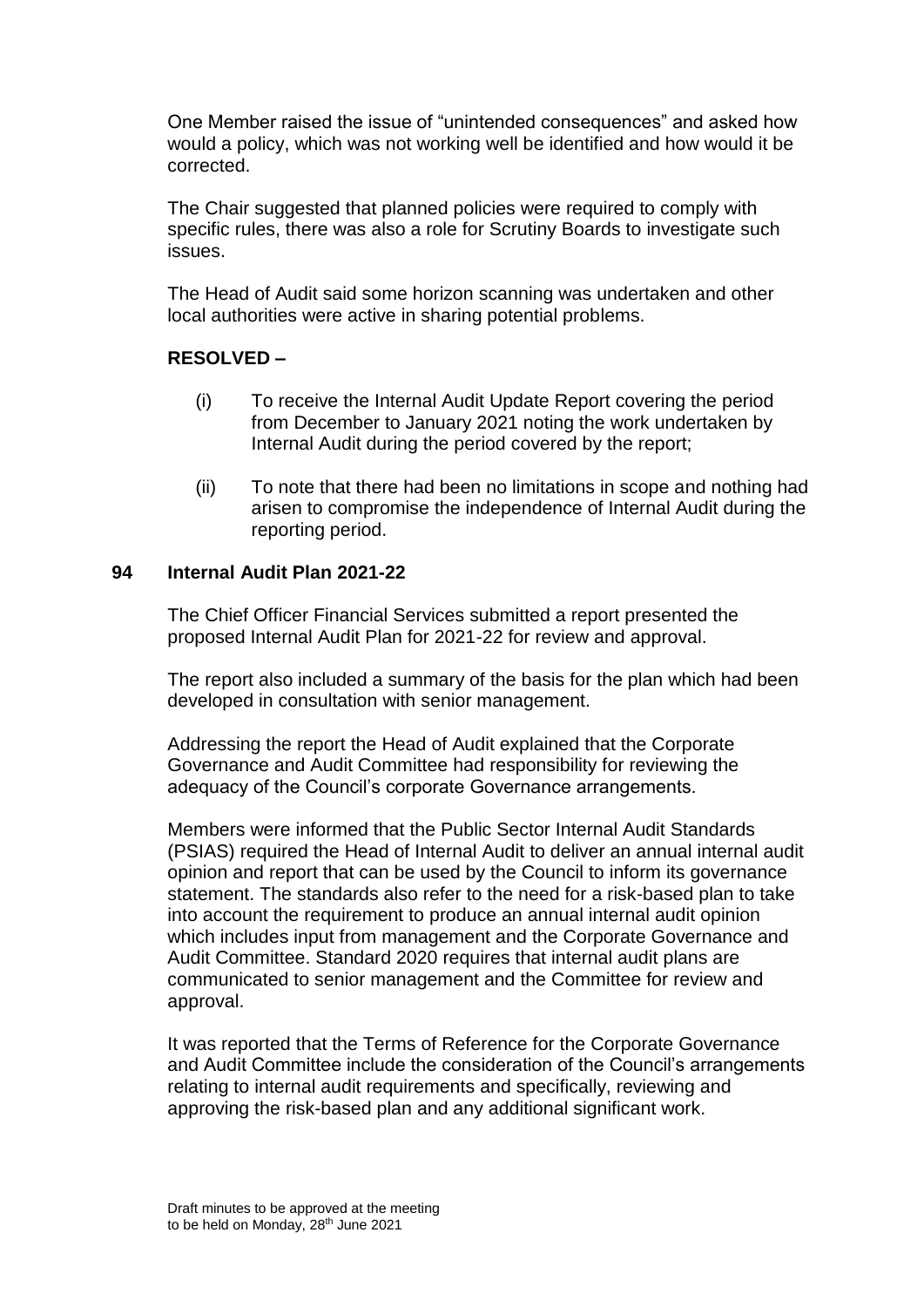Referring to resources section of the report and the requirement to provide audit services to external clients (Paragraph 3.3.1 referred) Members queried the type of organisation who use the LCC Audit Service.

Members were informed that organisations with close association with the City Council such as Leeds Grand Theatre and Opera House and BITMO were the type of organisation who would seek the assistance of the audit service.

One Member referred to Commercial Investments and queried if there was likely to be any future risk around Council processes following devolution.

Members were informed that Commercial Investment was on the reserve list for audits on a risk basis, but officers would continue to provide a watching brief.

Members asked what arrangements would be made for liaison with the new West Yorkshire mayoral authority from May.

The Head of Internal Audit explained that existing arrangements for liaison between Heads of Audit in South and West Yorkshire would continue to enable networking and sharing of ideas and concerns where relevant between authorities audit functions.

Referring to other assurance areas (Paragraph 3.3.2 referred) Members sought details as to how second line assurance was monitored.

Members were informed that assurance maps were used within the Audit Team as part of the planning process. It was reported that a review of the assurance mapping process would be undertaking in summer 2021.

Members asked if "data analytics" was used in the internal audit process.

Members were informed that data analytics was used on individual audits and more widely, and that there were plans to develop and expand the continuous audit testing programme.

**RESOLVED** – That the proposed Internal Audit Plan for 2021-22 be approved.

## **95 Annual Report of Corporate Governance and Audit Committee**

The Chief Officer Financial Services submitted a report which sought approval of the Corporate Governance and Audit Committee's Annual Report to Council for the 2020/21 Municipal year.

Addressing the report the Principal Audit Manager explained the purpose of the Annual Report was to reflect the work undertaken by this Committee in the 2020/21 Municipal year and sets out the assurances received to support the